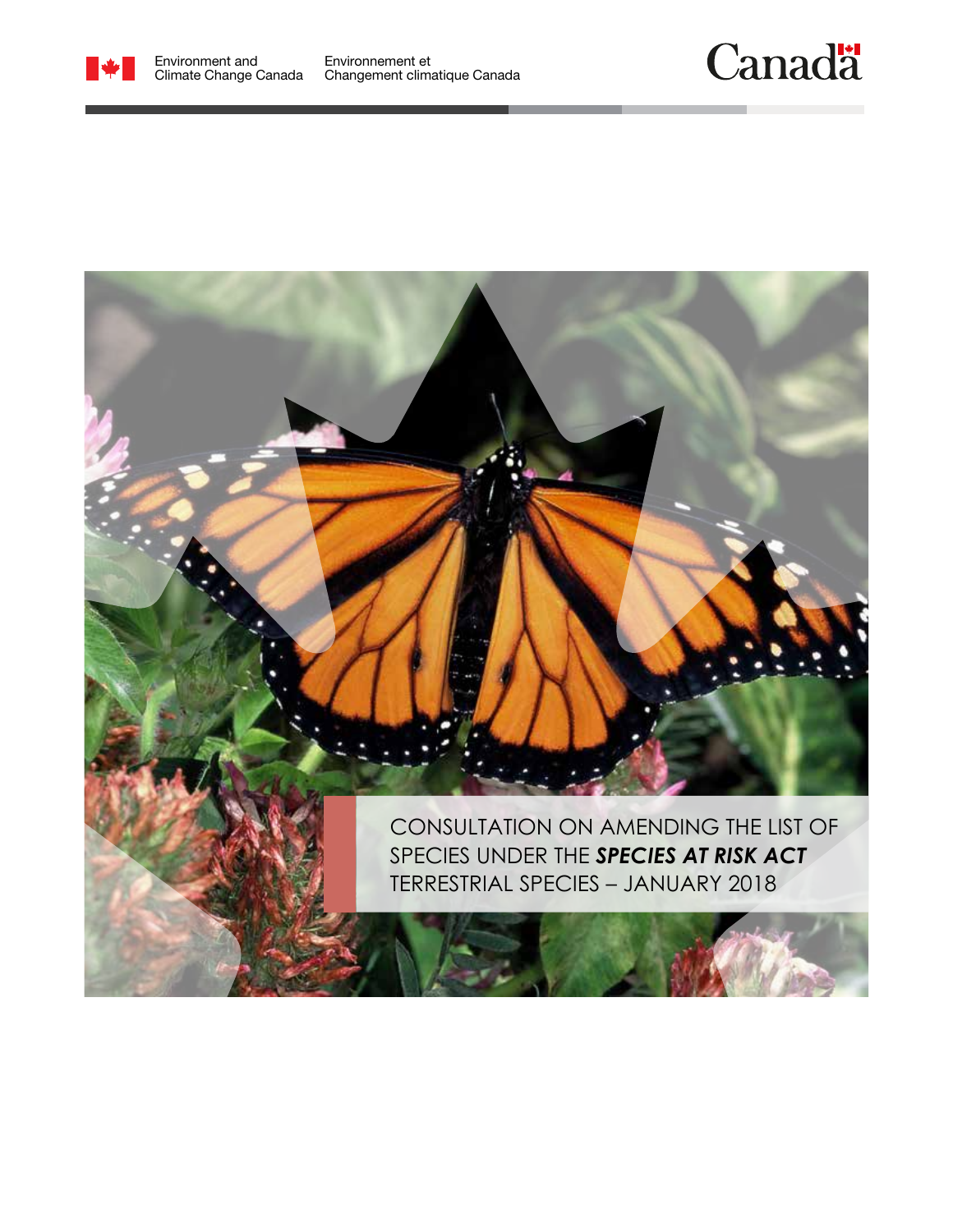PRINT ISSN: 1713‑0948 Cat. No.: En1-36

PDF Cat. No.: En1-36E-PDF

Unless otherwise specified, you may not reproduce materials in this publication, in whole or in part, for the purposes of commercial redistribution without prior written permission from Environment and Climate Change Canada's copyright administrator. To obtain permission to reproduce Government of Canada materials for commercial purposes, apply for Crown Copyright Clearance by contacting:

Environment and Climate Change Canada Public Inquiries Centre 7th Floor, Fontaine Building 200 Sacré-Coeur Boulevard Gatineau QC K1A 0H3 Telephone: 819-997-2800 Toll Free: 1-800-668-6767 (in Canada only) Email: [ec.enviroinfo.ec@canada.ca](mailto:%20ec.enviroinfo.ec%40canada.ca?subject=)

Cover photo: Monarch © Figment Films; photo: John Mitchell

© Her Majesty the Queen in Right of Canada, represented by the Minister of Environment and Climate Change, 2018

Aussi disponible en français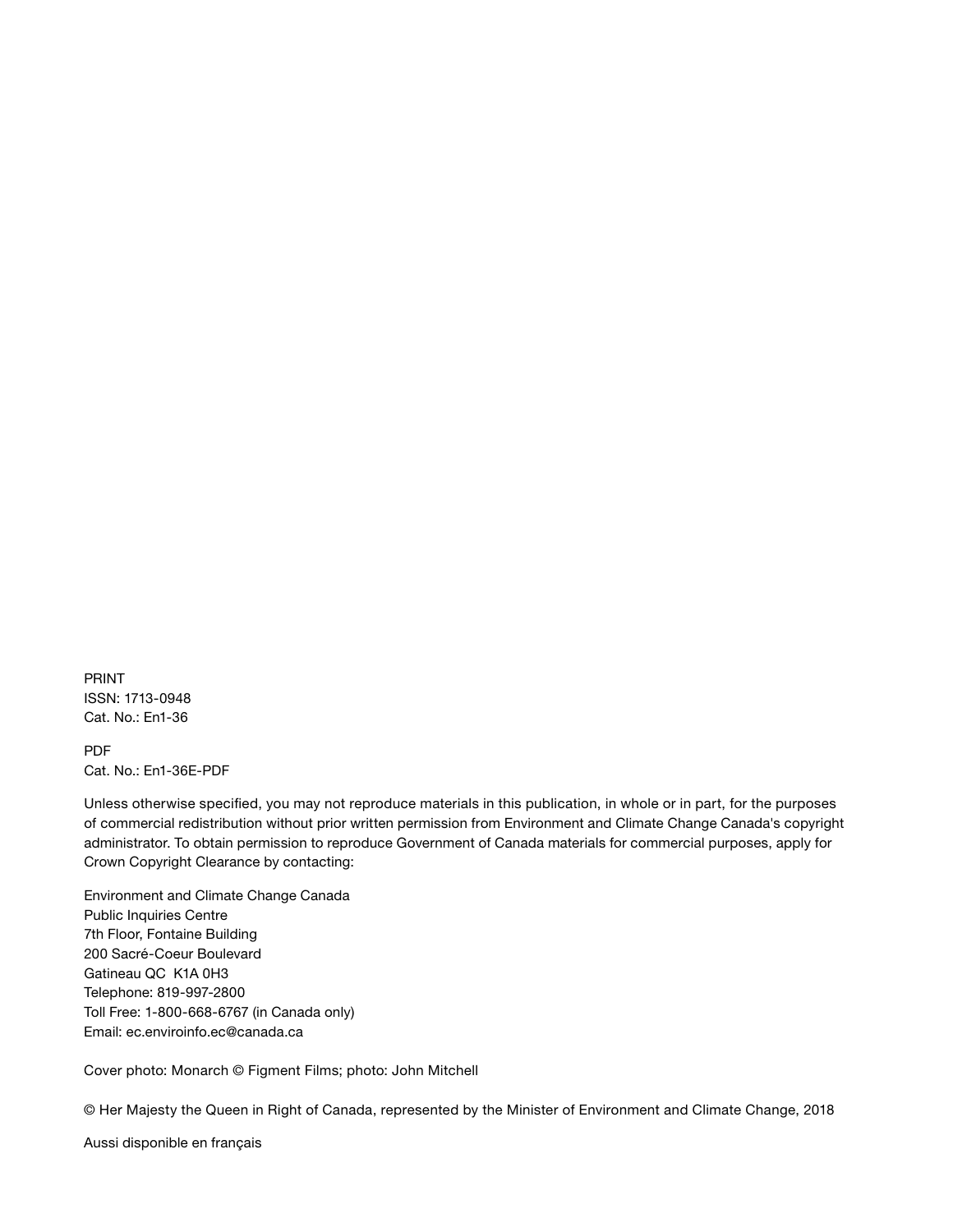# CONSULTATION ON AMENDING THE LIST OF SPECIES UNDER THE *SPECIES AT RISK ACT* TERRESTRIAL SPECIES

JANUARY 2018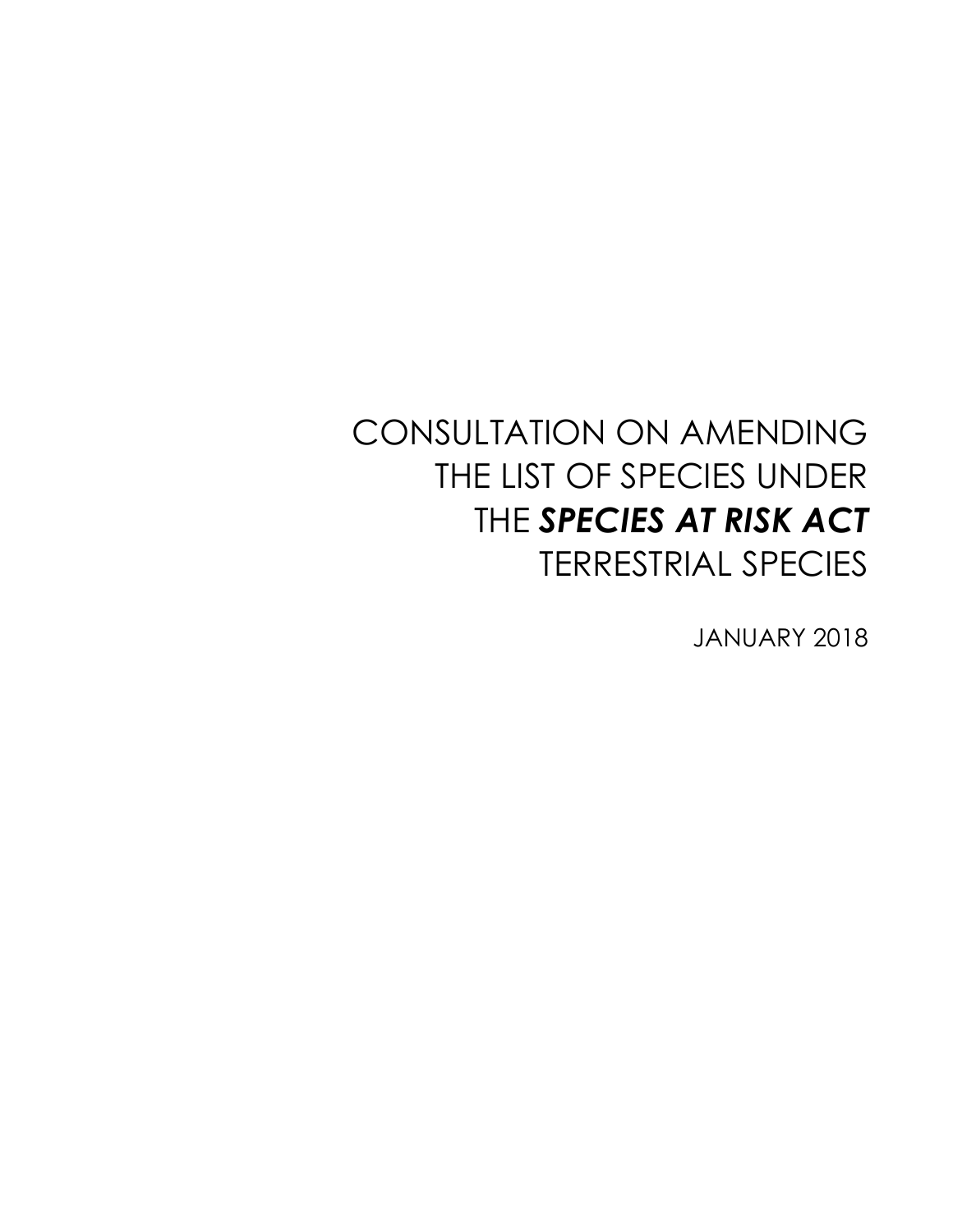Please submit your comments by

#### **May 22, 2018**, for terrestrial species undergoing **normal** consultations

and by

**October 22, 2018**, for terrestrial species undergoing **extended** consultations.

For a description of the consultation paths these species will undergo, please see: **[www.registrelep-sararegistry.gc.ca/default.asp?lang=En&n=8CF7461F-1](http://www.registrelep-sararegistry.gc.ca/default.asp?lang=En&n=8CF7461F-1 )**

Please email your comments to the Species at Risk Public Registry at: **[ec.registrelep-sararegistry.ec@canada.ca](mailto:ec.registrelep-sararegistry.ec%40canada.ca?subject=)**

Comments may also be mailed to: Director General, Assessment and Regulatory Affairs Canadian Wildlife Service Environment and Climate Change Canada Ottawa ON K1A 0H3

For more information on the *Species at Risk Act*, please visit the Species at Risk Public Registry at: **[www.registrelep-sararegistry.gc.ca](http://www.registrelep-sararegistry.gc.ca)**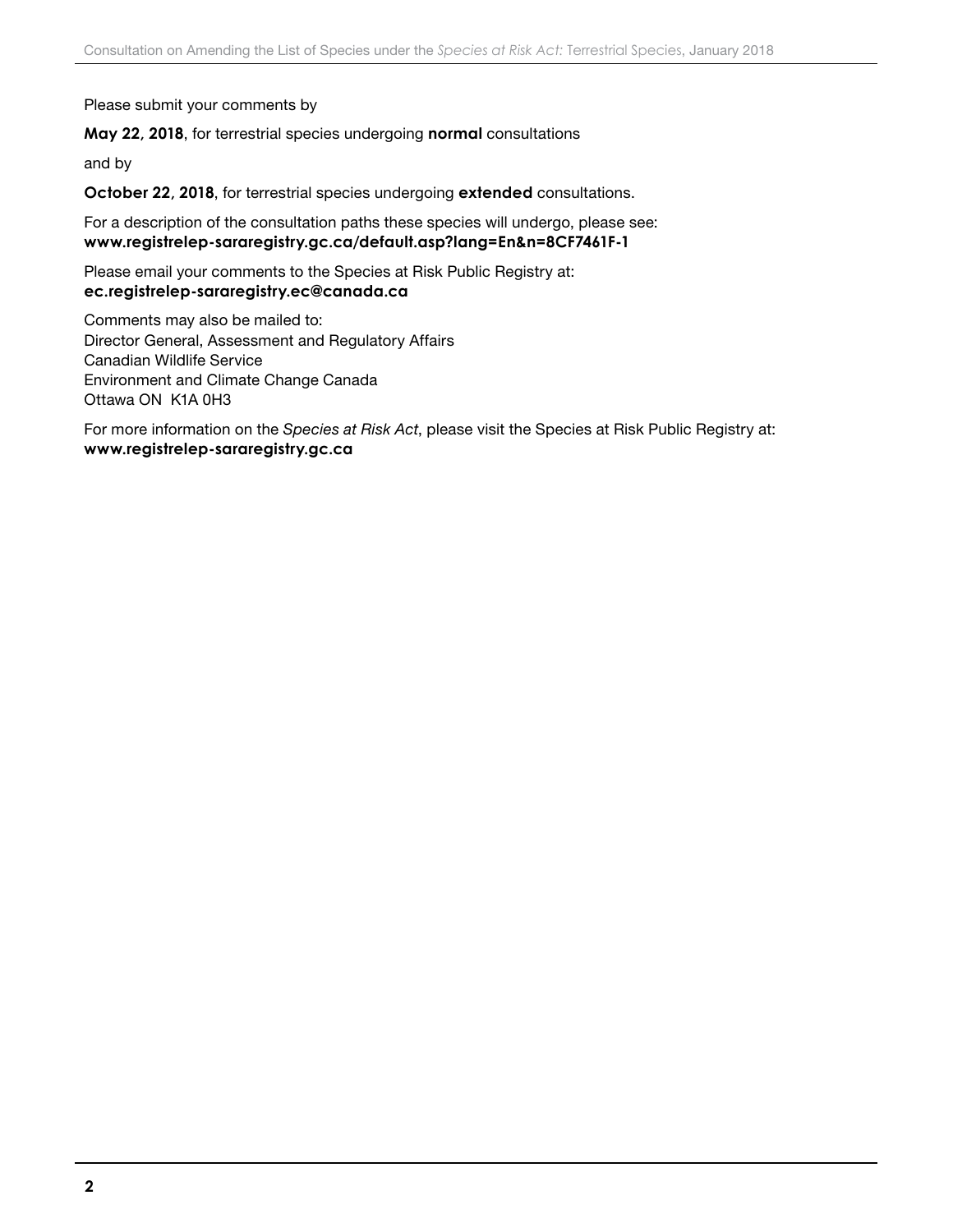## **TABLE OF CONTENTS**

| Legislative context of the consultations: the Minister's recommendation to the Governor in Council  8 |  |
|-------------------------------------------------------------------------------------------------------|--|
| The Minister of the Environment's response to the COSEWIC assessment: the response statement 8        |  |
|                                                                                                       |  |
|                                                                                                       |  |
|                                                                                                       |  |
|                                                                                                       |  |
|                                                                                                       |  |
| Recovery strategies and action plans for Extirpated, Endangered and Threatened species 10             |  |
|                                                                                                       |  |
|                                                                                                       |  |
|                                                                                                       |  |
|                                                                                                       |  |
|                                                                                                       |  |
|                                                                                                       |  |
| Table 1: Terrestrial species recently assessed by COSEWIC eligible for addition                       |  |
|                                                                                                       |  |
| Table 2: Terrestrial species recently reassessed by COSEWIC                                           |  |
|                                                                                                       |  |
| THE COSEWIC SUMMARIES OF TERRESTRIAL SPECIES ELIGIBLE                                                 |  |
|                                                                                                       |  |
|                                                                                                       |  |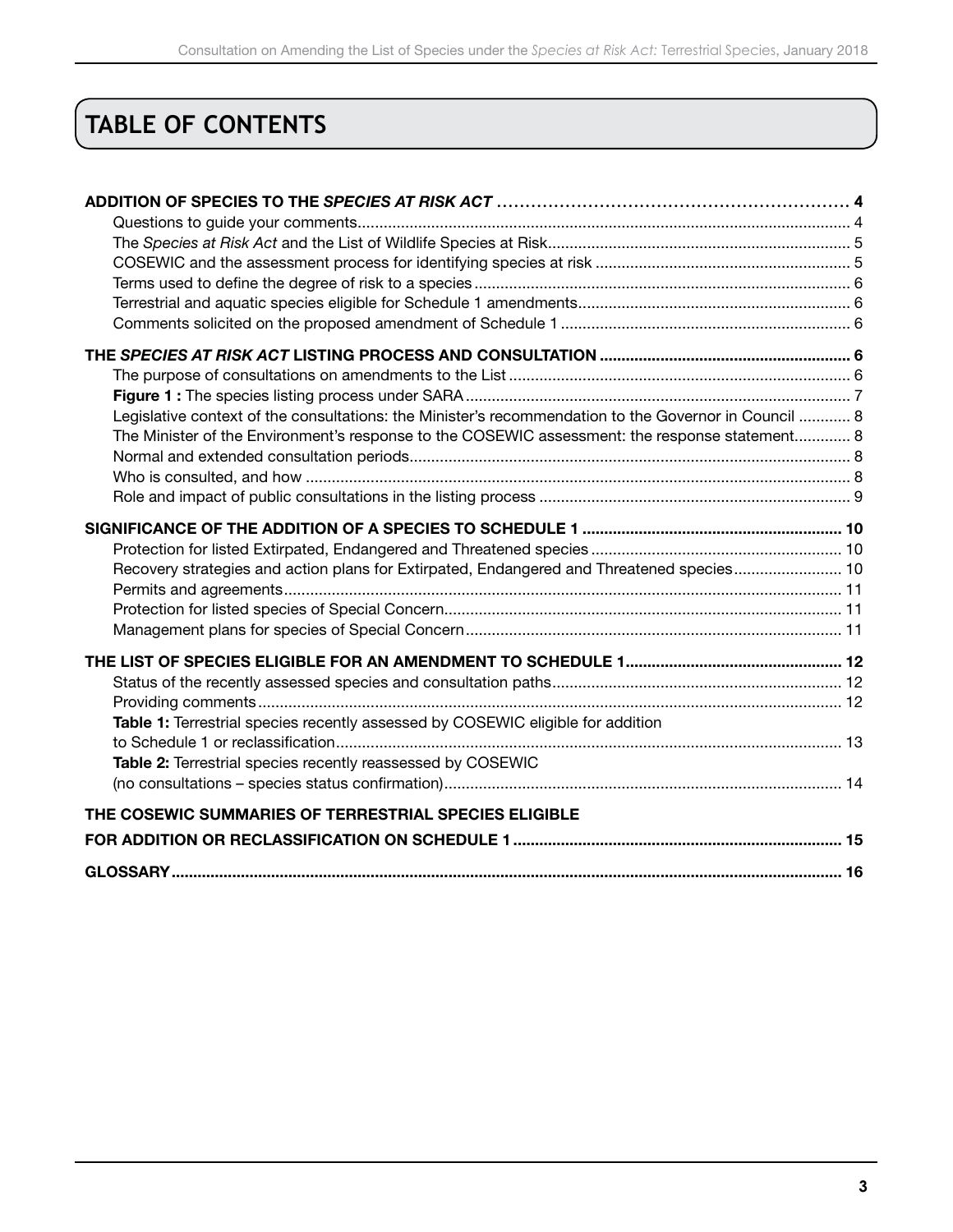## <span id="page-5-0"></span>**ADDITION OF SPECIES TO THE** *SPECIES AT RISK ACT*

## **Questions to guide your comments**

The following questions are intended to assist you in providing comments on the proposed amendments to the List of Wildlife Species at Risk (see Table 1 for the list of species under consultation). They are not limiting, and any other comments you may have are welcome. We also encourage you to share descriptions and estimates of costs or benefits to you or your organization where possible, as well as to propose actions that could be taken for the conservation of these species.

#### Respondent information

- 1) Are you responding as
	- a) an individual, or
	- b) representing a community, business or organization (please specify)?

#### Species benefits to people or to the ecosystem

- 2) Do any or all of the species provide benefits to you or Canada's ecosystems? If so, please describe these benefits. If possible, please provide a monetary or quantitative estimate of their values to you. For example:
	- Do any or all of the species provide benefits by supporting your livelihood, for example, through harvesting, subsistence or medicine? If yes, can you estimate the extent of these benefits, for example, how often the harvest takes place, the quantity harvested, and the uses of the harvested species (e.g., medicine, food, clothes, etc.)?
	- Do any or all of the species provide cultural or spiritual benefits, for example, recreation, sense of place or tradition? If yes, how?
	- Do any or all of the species provide environmental benefits, for example, pollination, pest control or flood control? If yes, how?

#### Impacts of species listing on your activities and the ecosystem

3) Based on what you know about SARA and the information presented in this document, do you think that amending the List of Wildlife Species at Risk with the proposed listing (Table 1) would have:

- a) no impact on your activities or the species;
- b) a positive impact on your activities or the species; or
- c) a negative impact on your activities or the species.

Please explain your choice above, specifically:

- 4) Do you think that listing the species would result in cultural, social, or economic costs or benefits to you, your community or your organization?
- 5) Do you think that listing the species would result in any costs or benefits to the environment or Canada's ecosystems?
- 6) Based on the maps provided in this document, do any of your current or planned activities overlap with any of the species ranges or occurrences?
- 7) Do any current or planned activities that you are aware of (e.g., land conversion for natural resource, industrial, commercial, or residential development) have the potential to kill, harm, or harass the species and/or destroy any part of its habitat?
	- If yes, what are these activities, how would they affect the species, and/or destroy any part of its habitat?
	- If yes, what is being done, planned to be done, or could be done to avoid killing, harming, or harassing the species, or destroying its habitat? Please describe what implications and/or costs may be involved (qualitative or quantitative). Would you personally have to adjust or cease any activities?

#### Additional information for small businesses

If you are responding for a **small business**, please provide the following details to help Environment and Climate Change Canada gather information to contribute to the required Small Business Lens analysis that forms part of the Regulatory Impact Analysis Statement that will accompany any future listing recommendation.

- 1. Are you an enterprise that operates in Canada?
- 2. Do you engage in commercial activities related to the supply of services or property (which includes goods)?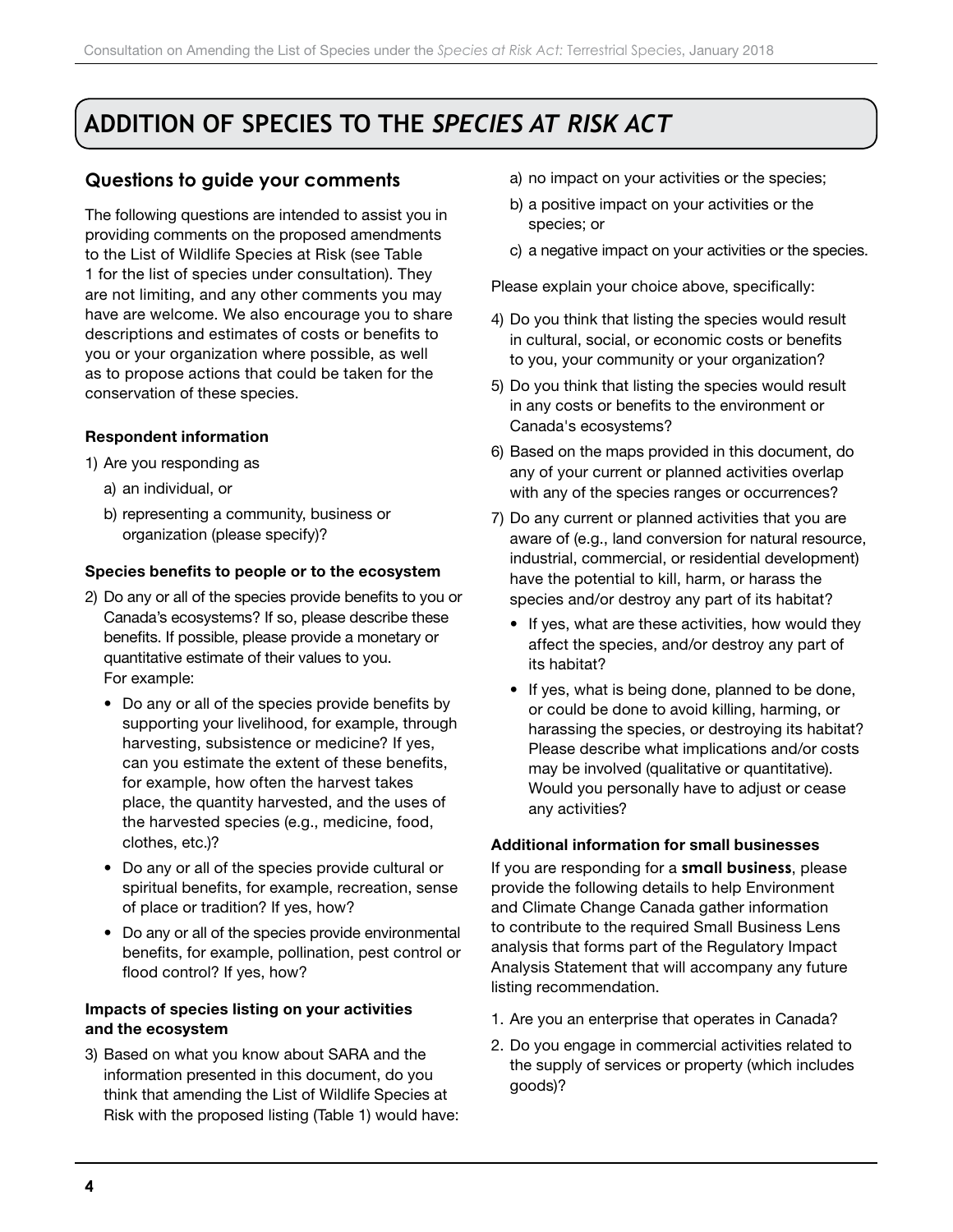- <span id="page-6-0"></span>3. Are you an organization that engages in activities for a public purpose (e.g., social welfare or civic improvement), such as a provincial or municipal government, school, college/university, hospital or charity?
- 4. Is your enterprise owned by a First Nations community?
- 5. How many employees do you have?
	- a) 0–99
	- b) 100 or more
- 6. What was your annual gross revenue in the last year?
	- a) Less than \$30,000
	- b) Between \$30,000 and \$5 million
	- c) More than \$5 million

To ensure that your comments are considered in time, they should be submitted before the following deadlines.

For terrestrial species undergoing normal consultations, comments should be submitted by **May 22, 2018**.

For terrestrial species undergoing extended consultations, comments should be submitted by **October 22, 2018**.

To find out which consultation paths these species will undergo (extended or normal), please see: **[www.registrelep-sararegistry.gc.ca/default.](http://www.registrelep-sararegistry.gc.ca/default.asp?lang=En&n=8CF7461F-1) [asp?lang=En&n=8CF7461F-1](http://www.registrelep-sararegistry.gc.ca/default.asp?lang=En&n=8CF7461F-1)**

Comments received by these deadlines will be considered in the development of the listing proposal.

Please email your comments to the Species at Risk Public Registry at: **[ec.registrelep-sararegistry.ec@](mailto:ec.registrelep-sararegistry.ec%40canada.ca?subject=) [canada.ca](mailto:ec.registrelep-sararegistry.ec%40canada.ca?subject=)** 

By regular mail, please address your comments to:

Director General, Assessment and Regulatory Affairs Canadian Wildlife Service Environment and Climate Change Canada Ottawa ON K1A 0H3

## **The** *Species at Risk Act* **and the List of Wildlife Species at Risk**

The Government of Canada is committed to preventing the disappearance of wildlife species at risk from our lands. As part of its strategy for realizing that commitment, on June 5, 2003, the Government of Canada proclaimed the *Species at*  *Risk Act* (SARA). Attached to the Act is Schedule 1, the list of the species provided for under SARA, also called the List of Wildlife Species at Risk. Extirpated, Endangered and Threatened species on Schedule 1 benefit from the protection afforded by the prohibitions and from recovery planning requirements under SARA. Special Concern species benefit from its management planning requirements. Schedule 1 has grown from the original 233 to 555 wildlife species at risk. In 2017, final listing decisions were made for 44 terrestrial species and 15 aquatic species. Of these 59 species, 35 were new additions, sixteen were reclassifications, three had a change made to how they are defined, two were removed from Schedule 1, one was referred back to COSEWIC for further evaluation and two were the object of 'do not list' decisions. In 2017, on the recommendation of the Minister of the Environment, the Governor in Council approved listing proposals for 45 wildlife species. It is proposed that 21 species be added to Schedule 1, 11 be reclassified, 12 would have a change made to how they are defined and one would be referred back to COSEWIC for further evaluation. The listing proposals were published in *Canada Gazette*, part I for a 30-day public comment period and final listing decisions for all 45 species are expected by August of 2018.

The complete list of species currently on Schedule 1 can be viewed at: **[www.registrelep-sararegistry.](http://www.registrelep-sararegistry.gc.ca/species/schedules_e.cfm?id=1) [gc.ca/species/schedules\\_e.cfm?id=1](http://www.registrelep-sararegistry.gc.ca/species/schedules_e.cfm?id=1)**

Species become eligible for addition to Schedule 1 once they have been assessed as being at risk by the Committee on the Status of Endangered Wildlife in Canada (COSEWIC). The decision to add a species to Schedule 1 is made by the Governor in Council further to a recommendation from the Minister of the Environment. The Governor in Council is the formal executive body that gives legal effect to decisions that then have the force of law.

## **COSEWIC and the assessment process for identifying species at risk**

COSEWIC is recognized under SARA as the authority for assessing the status of wildlife species at risk. COSEWIC comprises experts on wildlife species at risk. Its members have backgrounds in the fields of biology, ecology, genetics, Indigenous traditional knowledge and other relevant fields. They come from various communities, including academia, Indigenous organizations, governments and non-governmental organizations.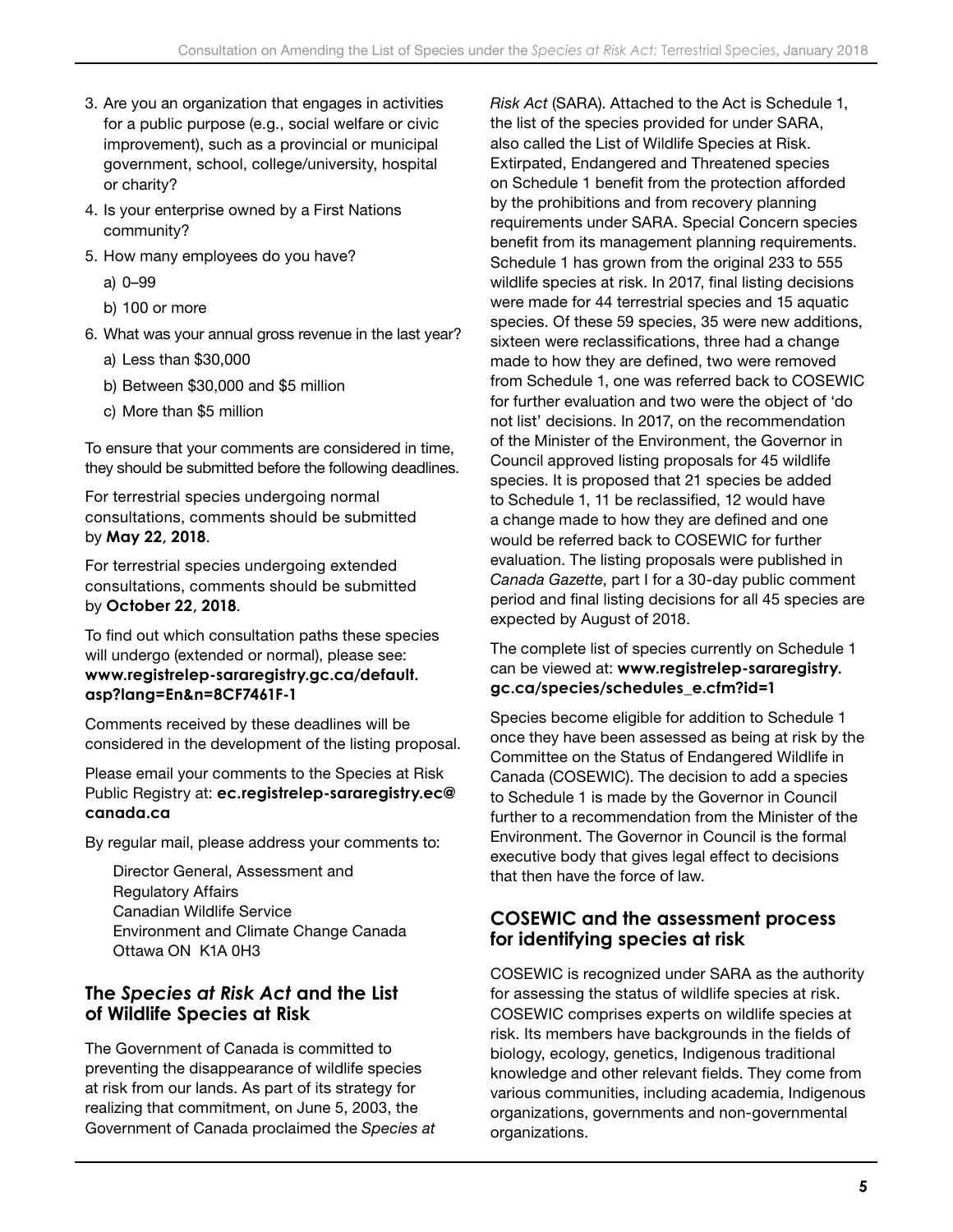<span id="page-7-0"></span>COSEWIC gives priority to those species more likely to become extinct, and then commissions a status report for the evaluation of the species' status. To be accepted, status reports must be peer-reviewed and approved by a subcommittee of species specialists. In special circumstances, assessments can be done on an emergency basis. When the status report is complete, COSEWIC meets to examine it and discuss the species. COSEWIC then determines whether the species is at risk, and, if so, it then assesses the level of risk and assigns a conservation status.

### **Terms used to define the degree of risk to a species**

The conservation status defines the degree of risk to a species. The terms used under SARA are Extirpated, Endangered, Threatened and Special Concern. Extirpated species are wildlife species that no longer occur in the wild in Canada but still exist elsewhere. Endangered species are wildlife species that are likely to soon become Extirpated or extinct. Threatened species are likely to become Endangered if nothing is done to reverse the factors leading to their extirpation or extinction. The term Special Concern is used for wildlife species that may become Threatened or Endangered due to a combination of biological characteristics and threats. Once COSEWIC has assessed a species as Extirpated, Endangered, Threatened or Special Concern, it is eligible for inclusion on Schedule 1.

#### For more information on COSEWIC, visit: **[www.canada.ca/en/environment-climate](http://www.canada.ca/en/environment-climate-change/services/committee-status-endangered-wildlife.html)[change/services/committee-status-endangered](http://www.canada.ca/en/environment-climate-change/services/committee-status-endangered-wildlife.html)[wildlife.html](http://www.canada.ca/en/environment-climate-change/services/committee-status-endangered-wildlife.html)**

On **October 24, 2017**, COSEWIC sent to the Minister of the Environment its newest assessments of species at risk. Environment and Climate Change Canada is now consulting on changes to Schedule 1 to reflect these new designations for these terrestrial species. To see the list of the terrestrial species and their status, please refer to tables 1 and 2.

### **Terrestrial and aquatic species eligible for Schedule 1 amendments**

The Minister of Fisheries and Oceans conducts separate consultations for the aquatic species. For more information on the consultations for aquatic species, visit the Fisheries and Oceans Canada website at **[www.dfo-mpo.gc.ca](http://www.dfo-mpo.gc.ca)**.

The Minister of the Environment is conducting the consultations for all other species at risk.

Approximately 67% of the recently assessed terrestrial species at risk also occur in national parks or other lands administered by Parks Canada; Parks Canada shares responsibility for these species with Environment and Climate Change Canada.

### **Comments solicited on the proposed amendment of Schedule 1**

The conservation of wildlife is a joint legal responsibility: one that is shared among the governments of Canada. But biodiversity will not be conserved by governments that act alone. The best way to secure the survival of species at risk and their habitats is through the active participation of all those concerned. SARA recognizes this, and that all Indigenous peoples and Canadians have a role to play in preventing the disappearance of wildlife species from our lands. The Government of Canada is inviting and encouraging you to become involved. One way that you can do so is by sharing your comments concerning the addition or reclassification of these terrestrial species.

Your comments are considered in relation to the potential consequences of whether or not a species is included on Schedule 1, and they are then used to inform the drafting of the Minister's proposed listing recommendations for each of these species.

Questions to guide your comments are included at the beginning of the document.

## **The** *Species at Risk Act* **listing Process and Consultation**

The addition of a wildlife species at risk to Schedule 1 of SARA facilitates providing for its protection and conservation. To be effective, the listing process must be transparent and open. The species listing process under SARA is summarized in Figure 1.

### **The purpose of consultations on amendments to the List**

When COSEWIC assesses a wildlife species, it does so solely on the basis of the best available information relevant to the biological status of the species. COSEWIC then submits the assessment to the Minister of the Environment, who considers it when making the listing recommendation to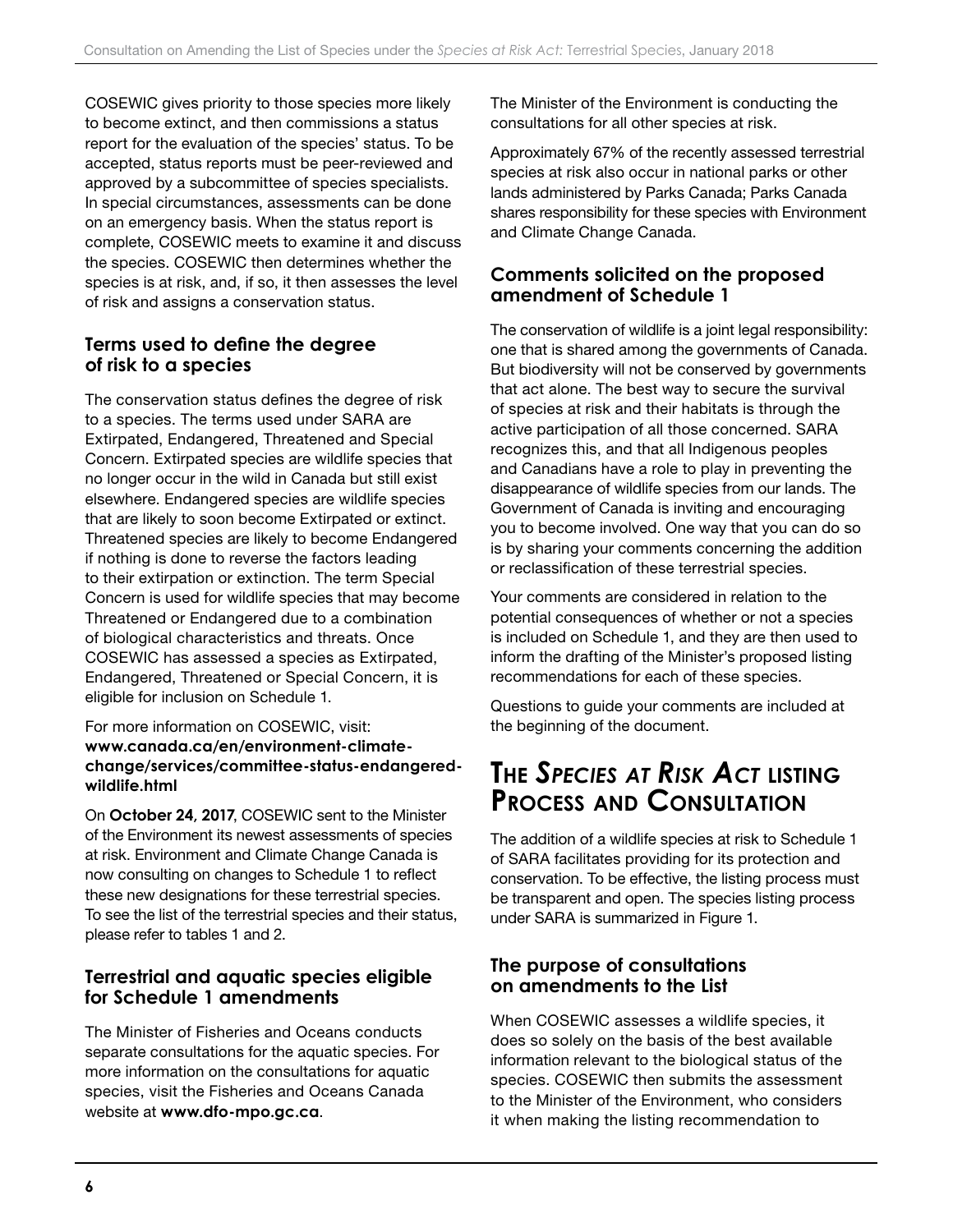<span id="page-8-0"></span>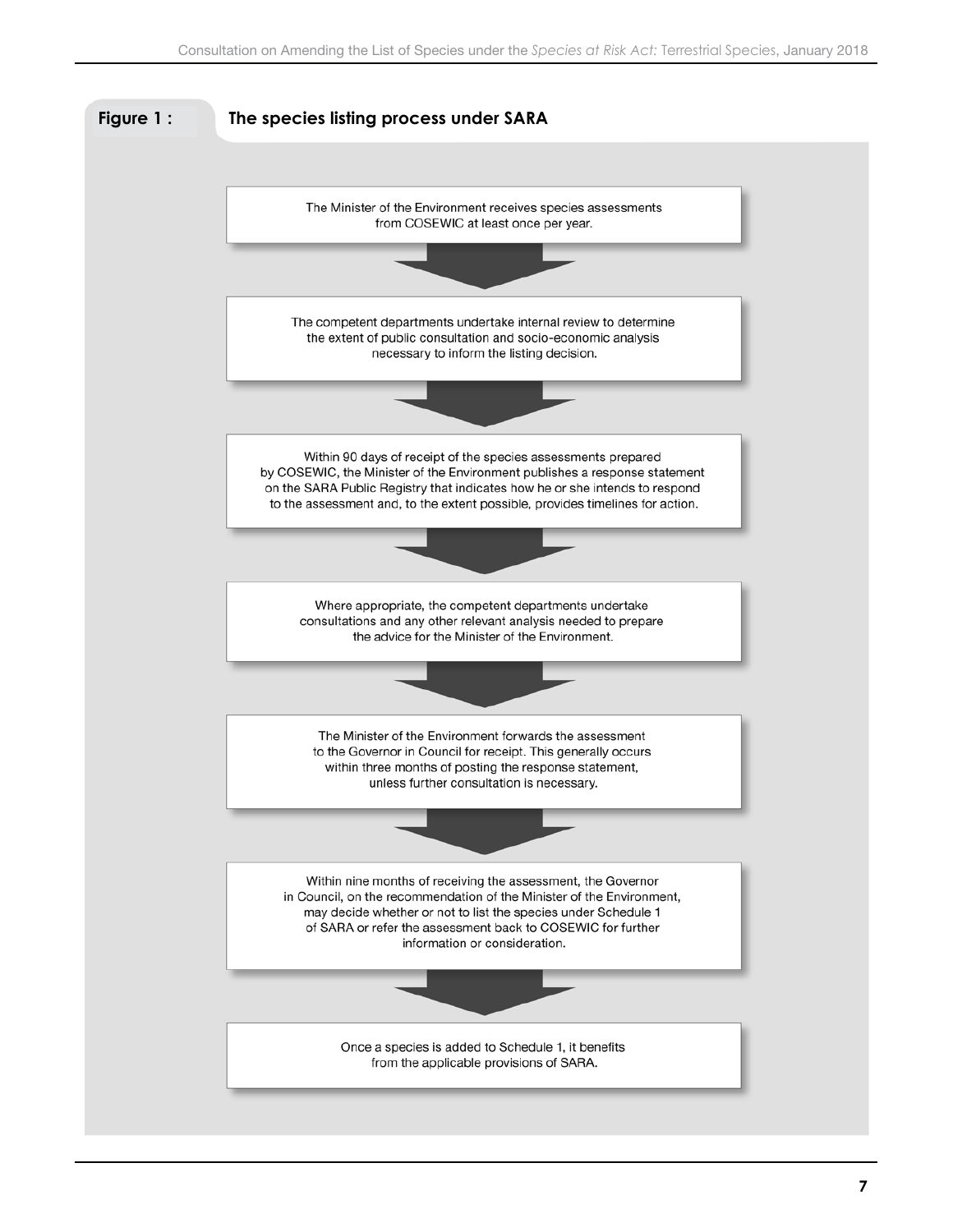<span id="page-9-0"></span>the Governor in Council. The purpose of these consultations is to provide the Minister with a better understanding of the potential social and economic impacts of the proposed change to the List of Wildlife Species at Risk, and of the potential consequences of not adding a species to the List.

### **Legislative context of the consultations: the Minister's recommendation to the Governor in Council**

The comments collected during the consultations inform the Governor in Council's consideration of the Minister's recommendations for listing species at risk. The Minister must recommend one of three courses of action. These are for the Governor in Council to accept the species assessment and modify Schedule 1 accordingly, not to add the species to Schedule 1, or to refer the species assessment back to COSEWIC for its further consideration (Figure 1).

### **The Minister of the Environment's response to the COSEWIC assessment: the response statement**

After COSEWIC has completed its assessment of a species, it provides it to the Minister of the Environment. The Minister of the Environment then has 90 days to post a response on the Species at Risk Public Registry, known as the response statement. The response statement provides information on the scope of any consultations and the timelines for action, to the extent possible. It identifies how long the consultations will be (whether they are "normal" or "extended") by stating when the Minister will forward the assessment to the Governor in Council. Consultations for a group of species are launched with the posting of their response statements.

## **Normal and extended consultation periods**

Normal consultations meet the consultation needs for the listing of most species at risk. They usually take two to three months to complete, while extended consultations may take one year or more.

The extent of consultations needs to be proportional to the expected impact of a listing decision and the time that may be needed to consult. Under some

circumstances, whether or not a species will be included on Schedule 1 could have significant and widespread impacts on the activities of some groups of people. It is essential that such stakeholders have the opportunity to inform the pending decision and, to the extent possible, to provide input on its potential consequences and to share ideas on how best to approach threats to the species. A longer period may also be required to consult appropriately with some groups. For example, consultations can take longer for groups that meet infrequently but that must be engaged on several occasions. For such reasons, extended consultations may be undertaken.

For both normal and extended consultations, once they are complete, the Minister of the Environment forwards the species assessments to the Governor in Council for the government's formal receipt of the assessment. The Governor in Council then has nine months to come to a listing decision.

The consultation paths (normal or extended) for the terrestrial species listed in Table 1 will be announced when the Minister publishes the response statements. These will be posted by **January 22, 2018**, on the Species at Risk Public Registry at: **[www.registrelep-sararegistry.gc.ca/](http://www.registrelep-sararegistry.gc.ca/default.asp?lang=En&n=8CF7461F-1) [default.asp?lang=En&n=8CF7461F-1](http://www.registrelep-sararegistry.gc.ca/default.asp?lang=En&n=8CF7461F-1)**

No consultations will be undertaken for those species already on Schedule 1 and for which no change in status is being proposed (Table 2).

## **Who is consulted, and how**

It is most important to consult with those who would be most affected by the proposed changes. There is protection that is immediately in place when a species that is Extirpated, Endangered or Threatened is added to Schedule 1 (for more details, see below, "Protection for listed Extirpated, Endangered and Threatened species"). This immediate protection does not apply to species of Special Concern. The nature of protection depends on the type of species, its conservation status, and where the species is found. Environment and Climate Change Canada takes this into account during the consultations; those who may be affected by the impacts of the automatic protections are contacted directly, others are encouraged to contribute through a variety of approaches.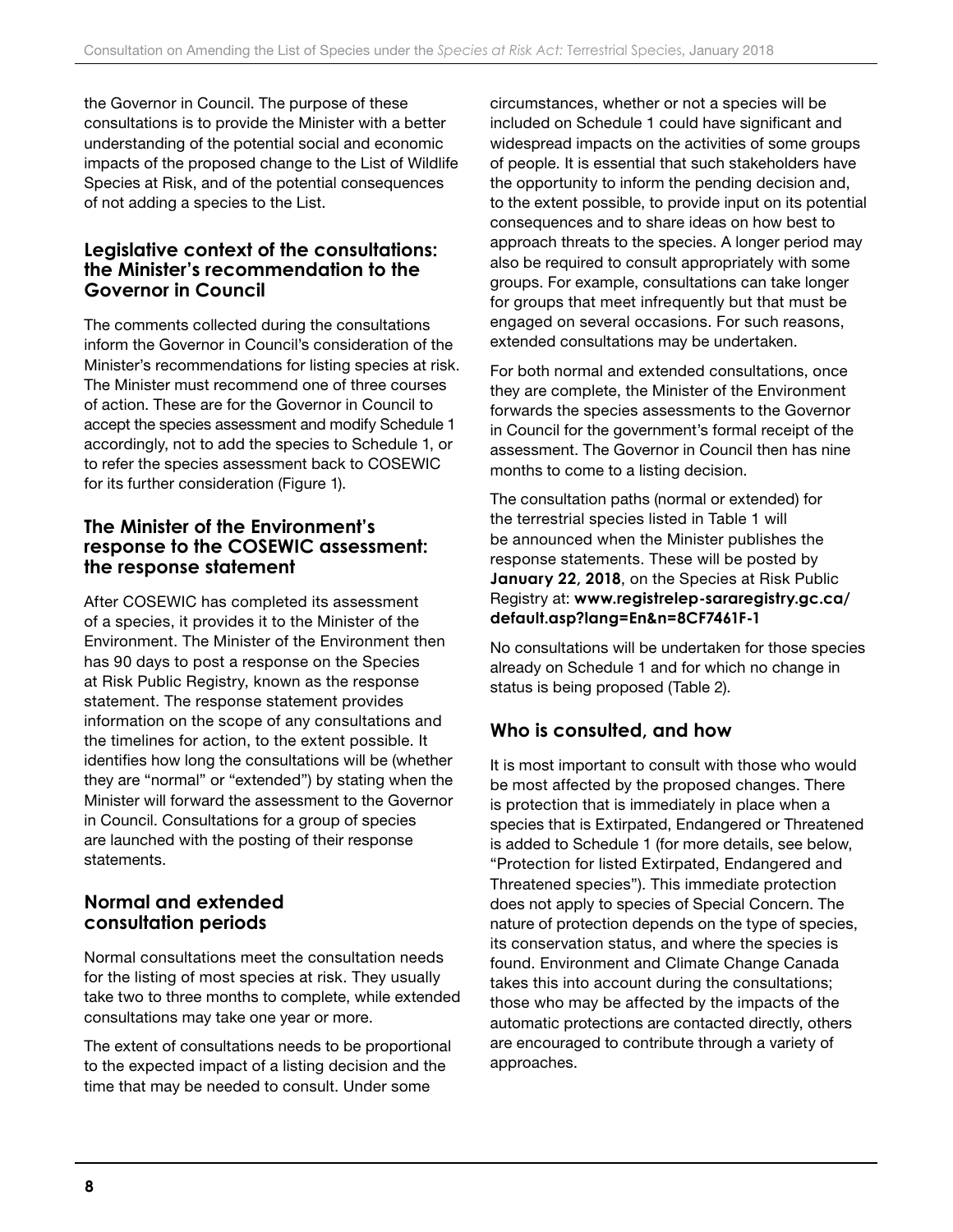<span id="page-10-0"></span>Indigenous peoples known to have species at risk on their lands, for which changes to Schedule 1 are being considered, will be contacted. Their engagement is of particular significance, acknowledging their role in the management of the extensive traditional territories and the reserve and settlement lands.

A Wildlife Management Board is a group that has been established under a land claims agreement and is authorized by the agreement to perform functions in respect of wildlife species. Some eligible species at risk are found on lands where existing land claims agreements apply that give specific authority to a Wildlife Management Board. In such cases, the Minister of the Environment will consult with the relevant board.

To encourage others to contribute and make the necessary information readily available, this document is distributed to known stakeholders and posted on the Species at Risk Public Registry. More extensive consultations may also be done through regional or community meetings or through a more targeted approach.

Environment and Climate Change Canada also sends notice of this consultation to identified concerned groups and individuals who have made their interests known. These include, but are not limited to, industries, resource users, landowners and environmental non-governmental organizations.

In most cases, it is difficult for Environment and Climate Change Canada to fully examine the potential impacts of recovery actions when species are being considered for listing. Recovery actions for terrestrial species usually have not yet been comprehensively defined at the time of listing, so their impact cannot be fully understood. Once they are better understood, efforts are made to minimize adverse social and economic impacts of listing and to maximize the benefits. SARA requires that recovery measures be prepared in consultation with those considered to be directly affected by them.

In addition to the public, Environment and Climate Change Canada consults on listing with the governments of the provinces and territories with lead responsibility for the conservation and management of these wildlife species. Environment and Climate Change Canada also consults with other federal departments and agencies.

## **Role and impact of public consultations in the listing process**

The results of the public consultations are of great significance to informing the process of listing species at risk. Environment and Climate Change Canada carefully reviews the comments it receives to gain a better understanding of the benefits and costs of changing the List.

The comments are then used to inform the Regulatory Impact Analysis Statement (RIAS). The RIAS is a report that summarizes the impact of a proposed regulatory change. It includes a description of the proposed change and an analysis of its expected impact, which takes into account the results of the public consultations. In developing the RIAS, the Government of Canada recognizes that Canada's natural heritage is an integral part of our national identity and history and that wildlife in all its forms has value in and of itself. The Government of Canada also recognizes that the absence of full scientific certainty is not a reason to postpone decisions to protect the environment.

A draft Order (see Glossary) is then prepared, providing notice that a decision is being taken by the Governor in Council. The draft Order proposing to list all or some of the species under consideration is then published, along with the RIAS, in the *Canada Gazette*, Part I, for a comment period of 30 days.

The Minister of the Environment will take into consideration comments and any additional information received following publication of the draft Order and the RIAS in the *Canada Gazette*, Part I. The Minister then makes a final listing recommendation for each species to the Governor in Council. The Governor in Council next decides either to accept the species assessment and amend Schedule 1 accordingly; or not to add the species to Schedule 1; or to refer the species assessment back to COSEWIC for further information or consideration. The final decision is published in the *Canada Gazette*, Part II, and on the Species at Risk Public Registry. If the Governor in Council decides to list a species, it is at this point that it becomes legally included on Schedule 1.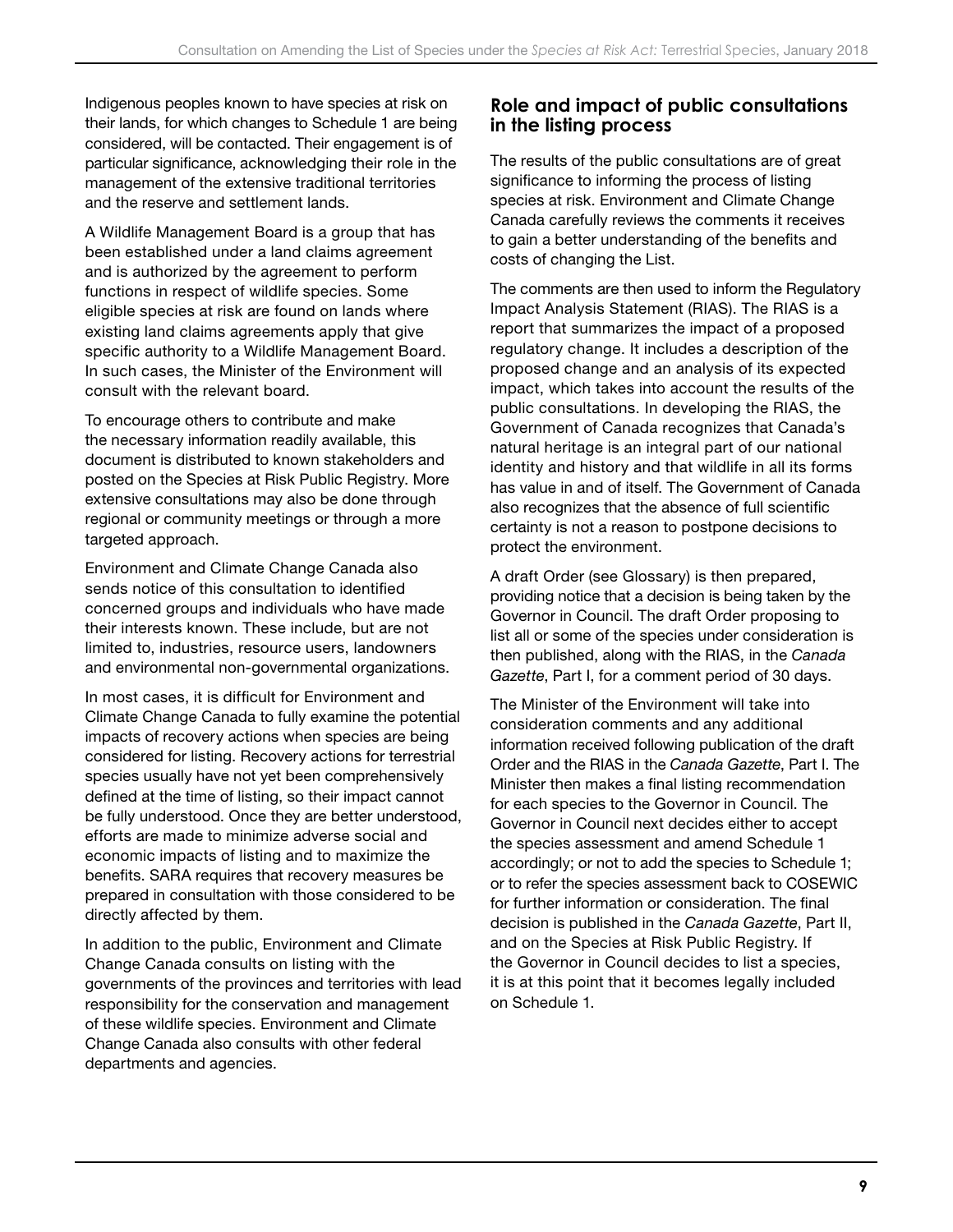## <span id="page-11-0"></span>**Significance of the Addition of <sup>a</sup> Species to Schedule 1**

The protection that comes into effect following the addition of a species to Schedule 1 depends upon a number of factors. These include the species' status under SARA, the type of species and where it occurs.

## **Protection for listed Extirpated, Endangered and Threatened species**

Responsibility for the conservation of wildlife is shared among the governments of Canada. SARA establishes legal protection for individuals as soon as a species is listed as Threatened, Endangered or Extirpated, and, in the case of Threatened and Endangered species, for their residences. This applies to species considered federal species or if they are found on federal land.

Federal species include migratory birds, as defined by the *Migratory Birds Convention Act, 1994*, and aquatic species covered by the *Fisheries Act*. Federal land means land that belongs to the federal government, and the internal waters and territorial sea of Canada. It also means land set apart for the use and benefit of a band under the *Indian Act* (such as reserves). In the territories, the protection for species at risk on federal lands applies only where they are on lands under the authority of the Minister of the Environment or the Parks Canada Agency.

Migratory birds are protected by the *Migratory Birds Regulations*, under the *Migratory Birds Convention Act, 1994*, which strictly prohibits the harming of migratory birds and the disturbance or destruction of their nests and eggs.

SARA's protection for individuals makes it an offence to kill, harm, harass, capture or take an individual of a species listed as Extirpated, Endangered or Threatened. It is also an offence to damage or destroy the residence of one or more individuals of an Endangered or Threatened species or an Extirpated species whose reintroduction has been recommended by a recovery strategy. The Act also makes it an offence to possess, collect, buy, sell or trade an individual of a species that is Extirpated, Endangered or Threatened.

Species at risk that are neither aquatic nor protected under the *Migratory Birds Convention Act, 1994*, nor on federal lands, do not receive immediate protection upon listing under SARA. Instead, in most cases, the protection of terrestrial species on non‑federal lands is the responsibility of the provinces and territories where they are found. The application of protections under SARA to a species at risk on non-federal lands requires that the Governor in Council make an order defining those lands. This can only occur when the Minister is of the opinion that the laws of the province or territory do not effectively protect the species. To put such an order in place, the Minister would then need to recommend the order be made to the Governor in Council. If the Governor in Council agrees to make the order, the prohibitions of SARA would then apply to the provincial or territorial lands specified by the order. The federal government would consult before making such an order.

### **Recovery strategies and action plans for Extirpated, Endangered and Threatened species**

Recovery planning results in the development of recovery strategies and action plans for Extirpated, Endangered or Threatened species. It involves the different levels of government responsible for the management of the species, depending on what type of species it is and where it occurs. These include federal, provincial and territorial governments as well as Wildlife Management Boards. Recovery strategies and action plans are also prepared in cooperation with directly affected Indigenous organizations. Landowners and other stakeholders directly affected by the recovery strategy are consulted to the extent possible.

Recovery strategies must be prepared for all Extirpated, Endangered and Threatened species. They include measures to mitigate the known threats to the species and its habitat and set the population and distribution objectives. Other objectives can be included, such as stewardship, to conserve the species, or education, to increase public awareness. Recovery strategies must include a statement of the time frame for the development of one or more action plans that will state the measures necessary to implement the recovery strategy. To the extent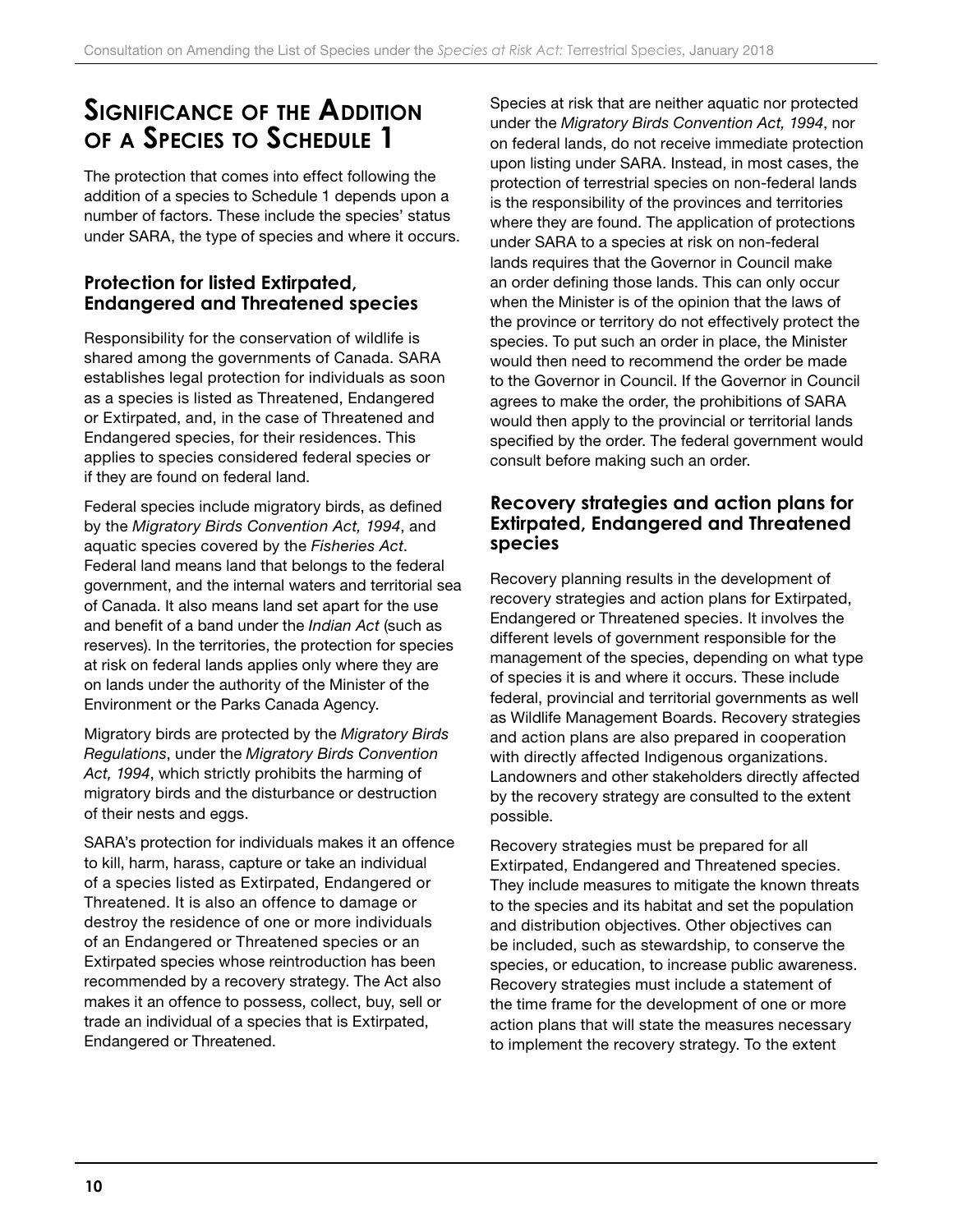<span id="page-12-0"></span>possible, recovery strategies must also identify the critical habitat of the species, which is the habitat necessary for the survival or recovery of the species. If there is not enough information available to identify critical habitat, the recovery strategy includes a schedule of studies required for its identification. This schedule outlines what must be done to obtain the necessary information and by when it needs to be done. In such cases, critical habitat can be identified in a subsequent action plan.

Proposed recovery strategies for newly listed species are posted on the Species at Risk Public Registry to provide for public review and comment. For Endangered species, proposed recovery strategies are posted within one year of their addition to Schedule 1, and for Threatened or Extirpated species, within two years.

Once a recovery strategy has been posted as final, one or more action plans based on the recovery strategy must then be prepared. These include measures to address threats and achieve the population and distribution objectives. Action plans also complete the identification of the critical habitat where necessary and, to the extent possible, state measures that are proposed to protect it.

## **Permits and agreements**

For terrestrial species listed on SARA Schedule 1 as Extirpated, Endangered or Threatened, the Minister of the Environment may authorize exceptions to the Act's prohibitions, when and where they apply. The Minister can enter into agreements or issue permits only for one of three purposes: for research, for conservation activities, or if the effects to the species are incidental to the activity. Research must relate to the conservation of a species and be conducted by qualified scientists. Conservation activities must benefit a listed species or be required to enhance its chances of survival. All activities, including those that incidentally affect a listed species, its individuals, residences or critical habitat must also meet certain conditions. First, it must be established that all reasonable alternatives to the activity have been considered and the best solution has been adopted.

Second, it must also be established that all feasible measures will be taken to minimize the impact of the activity on the listed species. And finally, it must be established that the activity will not jeopardize the survival or recovery of the species. Having issued a permit or agreement, the Minister must then include an explanation on the Species at Risk Public Registry of why the permit or agreement was issued.

## **Protection for listed species of Special Concern**

While immediate protection under SARA for species listed as Extirpated, Endangered and Threatened does not apply to species listed as Special Concern, any existing protections and prohibitions, such as those provided by the *Migratory Birds Convention Act, 1994* or the *Canada National Parks Act*, continue to be in force.

## **Management plans for species of Special Concern**

For species of Special Concern, management plans are to be prepared and made available on the Species at Risk Public Registry within three years of a species' addition to Schedule 1, allowing for public review and comment. Management plans include appropriate conservation measures for the species and for its habitat. They are prepared in cooperation with the jurisdictions responsible for the management of the species, including directly affected Wildlife Management Boards and Indigenous organizations. Landowners, lessees and others directly affected by a management plan will also be consulted to the extent possible.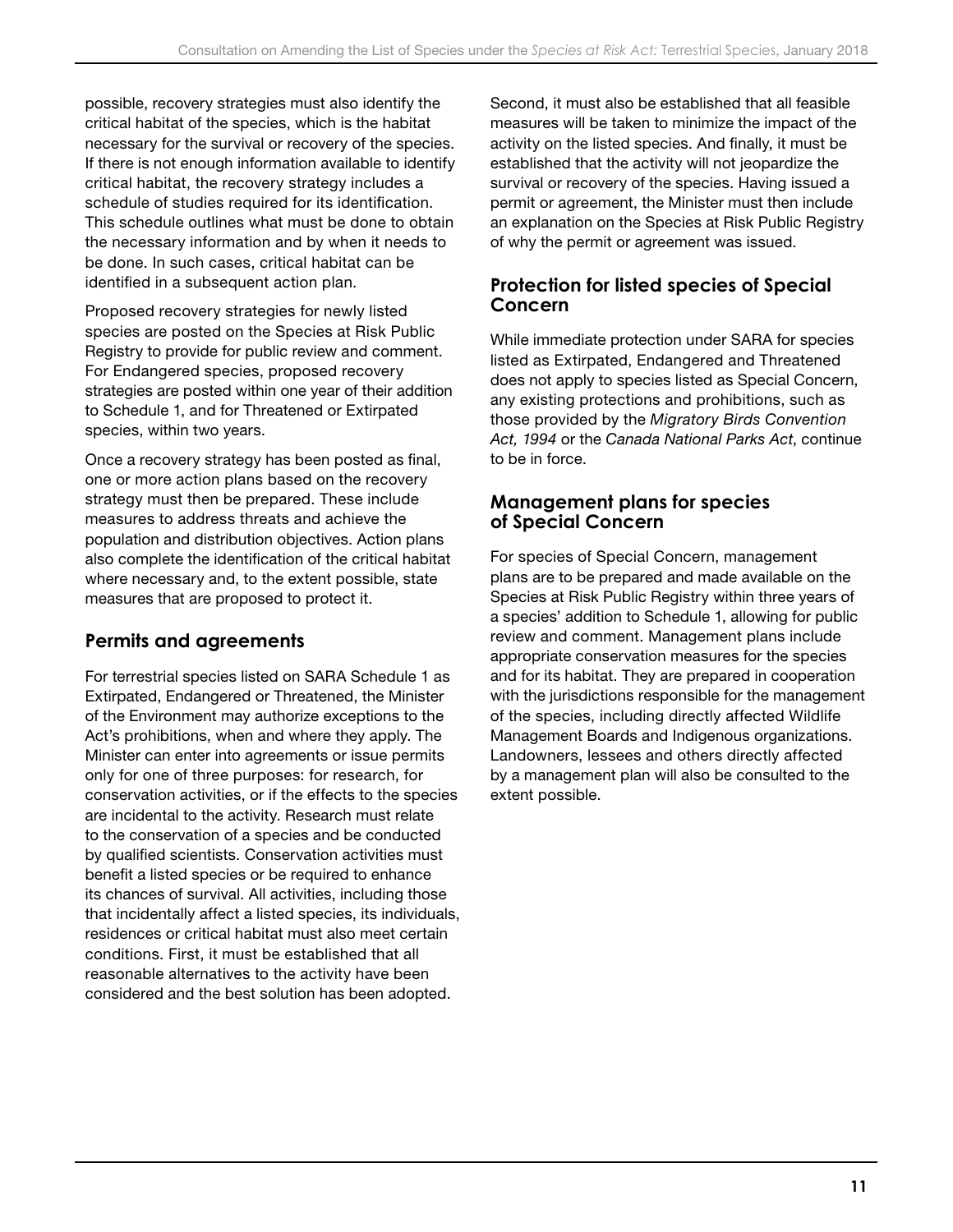## <span id="page-13-0"></span>**THE LIST OF SPECIES ELIGIBLE FOR AN AMENDMENT TO SCHEDULE 1**

### **Status of the recently assessed species and consultation paths**

On **October 24, 2017**, COSEWIC submitted 28 assessments of species at risk to the Minister of the Environment for species that are eligible to be added to Schedule 1 of SARA. Thirteen of these are terrestrial species, and 15 are aquatic species. COSEWIC also reviewed the classification of species already on Schedule 1, in some cases changing their status. Four terrestrial species are now being considered for down‑listing on SARA (to a lower risk status) and 3 terrestrial species are now being considered for a higher risk status on SARA. One species, the Sonora Skipper, is being considered for removal from the list, as it was found to be not at risk in its latest assessment. In all, 21 terrestrial species that are eligible to be added to Schedule 1, to be removed from Schedule 1, or to have their current status on Schedule 1 changed are included in this consultation (Table 1).

COSEWIC also submitted the reviews of species already on Schedule 1, confirming their classification. Twelve of these reviews were for terrestrial species. These species are not included in the consultations because there is no regulatory change being proposed (Table 2).

 For more information on the consultations for aquatic species, visit the Fisheries and Oceans Canada website at **[www.dfo-mpo.gc.ca](http://www.dfo-mpo.gc.ca)**.

#### **Providing comments**

The involvement of Canadians is integral to the listing process, as it is to the ultimate protection of Canadian wildlife. Your comments matter and are given serious consideration. Environment and Climate Change Canada will review all the comments that it receives by the deadlines provided below.

Comments for terrestrial species undergoing normal consultations must be received by **May 22, 2018.**

Comments for terrestrial species undergoing extended consultations must be received by **October 22, 2018**.

Most species will be undergoing normal consultations. For the final consultation paths, please see **[www.registrelep-sararegistry.gc.ca/default.asp?](http://www.registrelep-sararegistry.gc.ca/default.asp? lang=En&n=8CF7461F-1) [lang=En&n=8CF7461F-1](http://www.registrelep-sararegistry.gc.ca/default.asp? lang=En&n=8CF7461F-1)** after **January 22, 2018**.

For more details on submitting comments, see the section "Comments solicited on the proposed amendment of Schedule 1" of this document.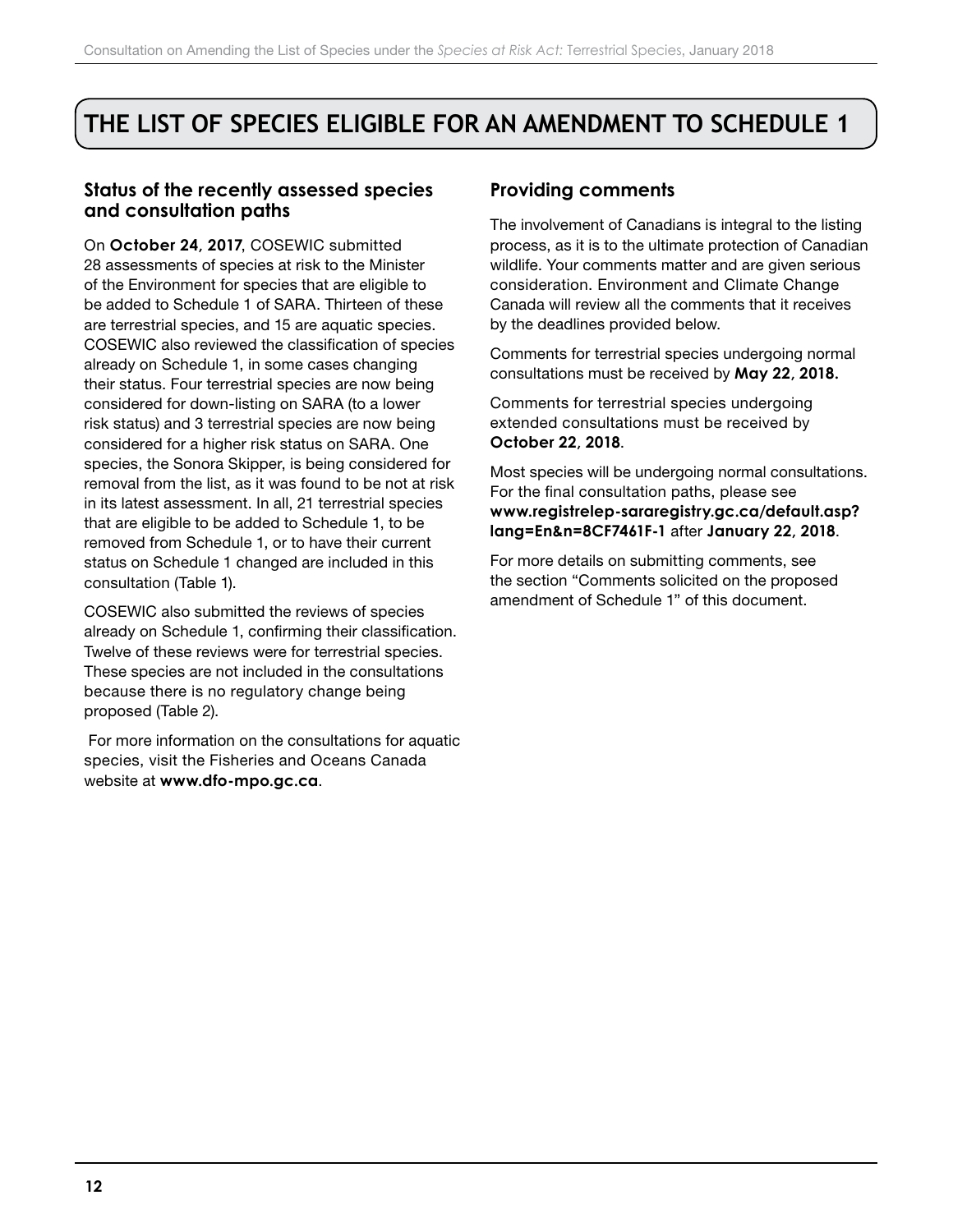#### <span id="page-14-0"></span>**Table 1: Terrestrial species recently assessed by COSEWIC eligible for addition to Schedule 1 or reclassification**

| <b>Taxon</b>                                                              | <b>Species</b>                                               | <b>Scientific Name</b>       | Range                                               |  |  |  |
|---------------------------------------------------------------------------|--------------------------------------------------------------|------------------------------|-----------------------------------------------------|--|--|--|
|                                                                           |                                                              |                              |                                                     |  |  |  |
| Species eligible for addition to Schedule 1 (13)<br><b>Endangered (4)</b> |                                                              |                              |                                                     |  |  |  |
| Lichens                                                                   | Golden-eye Lichen                                            | Teloschistes chrysophthalmus | ΟN                                                  |  |  |  |
|                                                                           | (Great Lakes population)                                     |                              |                                                     |  |  |  |
| Mammals                                                                   | Caribou (Eastern Migratory population)                       | Rangifer tarandus            | MB ON QC NL                                         |  |  |  |
| Mammals                                                                   | Caribou (Torngat Mountains population)                       | Rangifer tarandus            | NU QC NL                                            |  |  |  |
| Molluscs                                                                  | Eastern Banded Tigersnail                                    | Anguispira kochi kochi       | ON                                                  |  |  |  |
| Threatened (2)                                                            |                                                              |                              |                                                     |  |  |  |
| <b>Birds</b>                                                              | Lark Bunting                                                 | Calamospiza melanocorys      | AB SK MB                                            |  |  |  |
| Mammals                                                                   | Caribou (Barren-ground population)                           | Rangifer tarandus            | YT NT NU AB SK MB                                   |  |  |  |
| <b>Special Concern (7)</b>                                                |                                                              |                              |                                                     |  |  |  |
| Arthropods                                                                | Magdalen Islands Grasshopper                                 | Melanoplus madeleineae       | QC                                                  |  |  |  |
| Arthropods                                                                | <b>Transverse Lady Beetle</b>                                | Coccinella transversoguttata | YT NT NU BC AB SK<br>MB ON QC NB PE NS<br><b>NL</b> |  |  |  |
| <b>Birds</b>                                                              | Evening Grosbeak                                             | Coccothraustes vespertinus   | YT NT BC AB SK MB<br>ON QC NB PE NS NL              |  |  |  |
| Birds                                                                     | Harris's Sparrow                                             | Zonotrichia querula          | NT NU AB SK MB ON                                   |  |  |  |
| Lichens                                                                   | Golden-eye Lichen (Prairie / Boreal<br>population)           | Teloschistes chrysophthalmus | <b>MB ON</b>                                        |  |  |  |
| Reptiles                                                                  | <b>Bullsnake</b>                                             | Pituophis catenifer sayi     | AB SK                                               |  |  |  |
| Vascular Plants                                                           | Long's Bulrush                                               | Scirpus longii               | <b>NS</b>                                           |  |  |  |
| <b>Reclassifications: Up-list (3)</b>                                     |                                                              |                              |                                                     |  |  |  |
| From Threatened to Endangered (2)                                         |                                                              |                              |                                                     |  |  |  |
| Birds                                                                     | Pink-footed Shearwater                                       | Ardenna creatopus            | <b>BC Pacific Ocean</b>                             |  |  |  |
| Reptiles                                                                  | Blanding's Turtle (Great Lakes /<br>St. Lawrence population) | Emydoidea blandingii         | ON QC                                               |  |  |  |
| From Special Concern to Endangered (1)                                    |                                                              |                              |                                                     |  |  |  |
| Arthropods                                                                | Monarch                                                      | Danaus plexippus             | NT BC AB SK MB ON<br>QC NB PE NS NL                 |  |  |  |
| <b>Reclassifications: Down-list or Delist (5)</b>                         |                                                              |                              |                                                     |  |  |  |
| From Endangered to Threatened (2)                                         |                                                              |                              |                                                     |  |  |  |
| Reptiles                                                                  | <b>Western Painted Turtle</b><br>(Pacific Coast population)  | Chrysemys picta bellii       | BC                                                  |  |  |  |
| Vascular Plants                                                           | Spotted Wintergreen                                          | Chimaphila maculata          | ON QC                                               |  |  |  |
| From Threatened to Special Concern (1)                                    |                                                              |                              |                                                     |  |  |  |
| Vascular Plants                                                           | Anticosti Aster                                              | Symphyotrichum anticostense  | QC NB                                               |  |  |  |
| From Endangered to Special Concern (1)                                    |                                                              |                              |                                                     |  |  |  |
| <b>Mosses</b>                                                             | <b>Rusty Cord-moss</b>                                       | Entosthodon rubiginosus      | <b>BC SK</b>                                        |  |  |  |
| From Special Concern to Not at Risk (1)                                   |                                                              |                              |                                                     |  |  |  |
| Arthropods                                                                | Sonora Skipper                                               | Polites sonora               | <b>BC</b>                                           |  |  |  |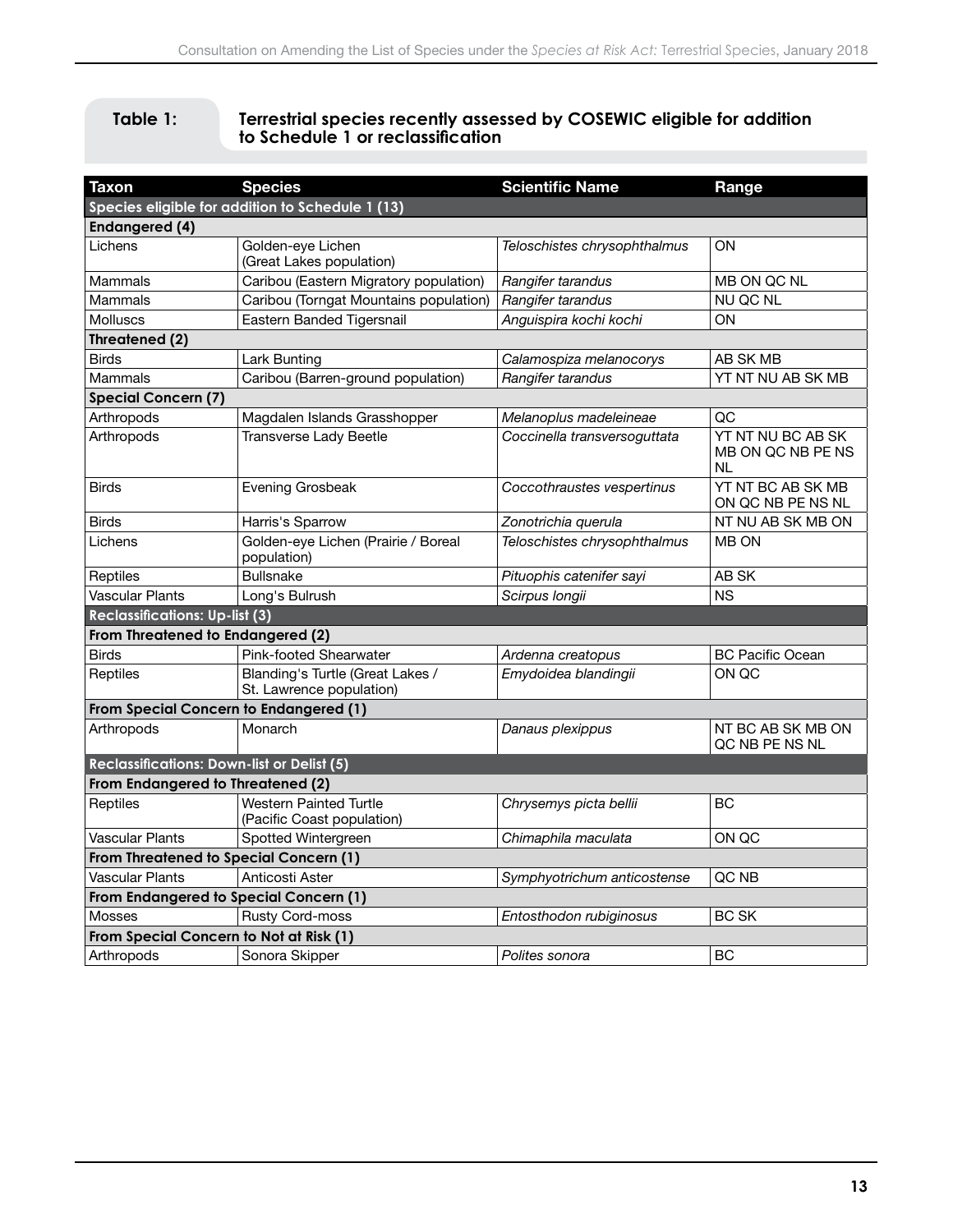#### <span id="page-15-0"></span>**Table 2: Terrestrial species recently reassessed by COSEWIC (no consultations – species status confirmation)**

| <b>Taxon</b>                     | <b>Species</b>                                                        | <b>Scientific Name</b>                     | Range                                        |  |  |  |
|----------------------------------|-----------------------------------------------------------------------|--------------------------------------------|----------------------------------------------|--|--|--|
| <b>Status Confirmations (12)</b> |                                                                       |                                            |                                              |  |  |  |
| <b>Endangered (8)</b>            |                                                                       |                                            |                                              |  |  |  |
| Arthropods                       | Gold-edged Gem                                                        | Schinia avemensis                          | AB SK MB                                     |  |  |  |
| <b>Birds</b>                     | <b>Burrowing Owl</b>                                                  | Athene cunicularia                         | BC AB SK MB                                  |  |  |  |
| <b>Birds</b>                     | Prothonotary Warbler                                                  | Protonotaria citrea                        | <b>ON</b>                                    |  |  |  |
| Mammals                          | Ord's Kangaroo Rat                                                    | Dipodomys ordii                            | AB SK                                        |  |  |  |
| <b>Mosses</b>                    | Nugget Moss                                                           | Microbryum vlassovii                       | <b>BC</b>                                    |  |  |  |
| Reptiles                         | Blanding's Turtle (Nova Scotia<br>population)                         | Emydoidea blandingii                       | <b>NS</b>                                    |  |  |  |
| Vascular Plants                  | <b>Butternut</b>                                                      | Juglans cinerea                            | ON QC NB                                     |  |  |  |
| Vascular Plants                  | Western Prairie Fringed Orchid                                        | Platanthera praeclara                      | MВ                                           |  |  |  |
| <b>Special Concern (4)</b>       |                                                                       |                                            |                                              |  |  |  |
| <b>Birds</b>                     | Rusty Blackbird                                                       | Euphagus carolinus                         | YT NT NU BC AB SK<br>MB ON QC NB<br>PE NS NL |  |  |  |
| Mammals                          | Nuttall's Cottontail nuttallii subspecies                             | Sylvilagus nuttallii nuttallii             | <b>BC</b>                                    |  |  |  |
| Reptiles                         | Western Painted Turtle (Intermountain -<br>Rocky Mountain population) | Chrysemys picta bellii                     | BC                                           |  |  |  |
| Vascular Plants                  | American Hart's-tongue Fern                                           | Asplenium scolopendrium var.<br>americanum | ON                                           |  |  |  |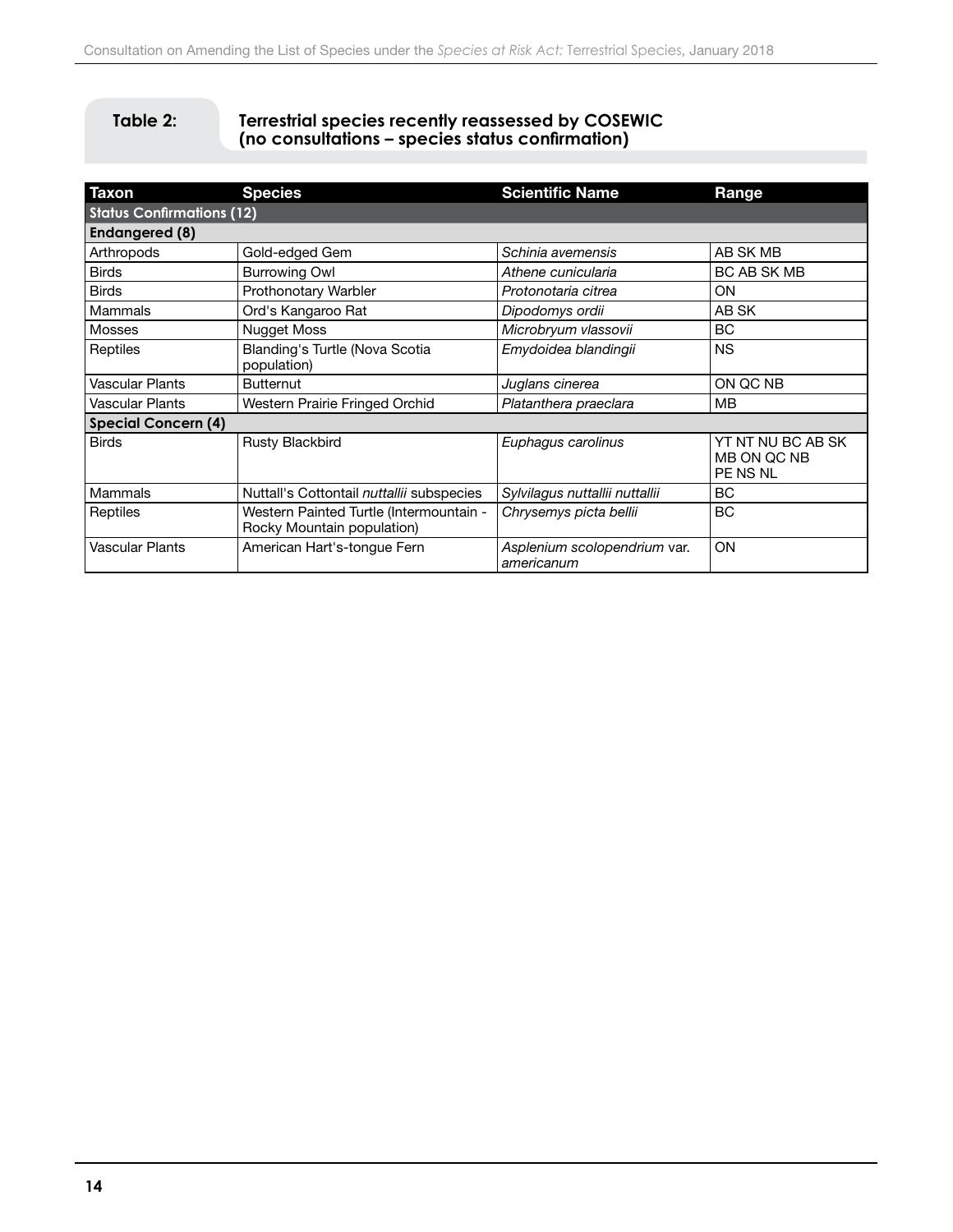## <span id="page-16-0"></span>**THE COSEWIC SUMMARIES OF TERRESTRIAL SPECIES ELIGIBLE FOR ADDITION OR RECLASSIFICATION ON SCHEDULE 1**

For a brief summary of the reasons for the COSEWIC status designation of individual species, and their biology, threats, distribution and other information, please consult:

#### **[http://registrelep-sararegistry.gc.ca/document/default\\_e.cfm?documentID=3200](http://registrelep-sararegistry.gc.ca/document/default_e.cfm?documentID=3200 )**

For a more comprehensive explanation of the conservation status of an individual species, please refer to the COSEWIC status report for that species, also available on the Species at Risk Public Registry at:

#### **[www.sararegistry.gc.ca](http://www.sararegistry.gc.ca)**

or contact:

COSEWIC Secretariat c/o Canadian Wildlife Service Environment and Climate Change Canada Ottawa ON K1A 0H3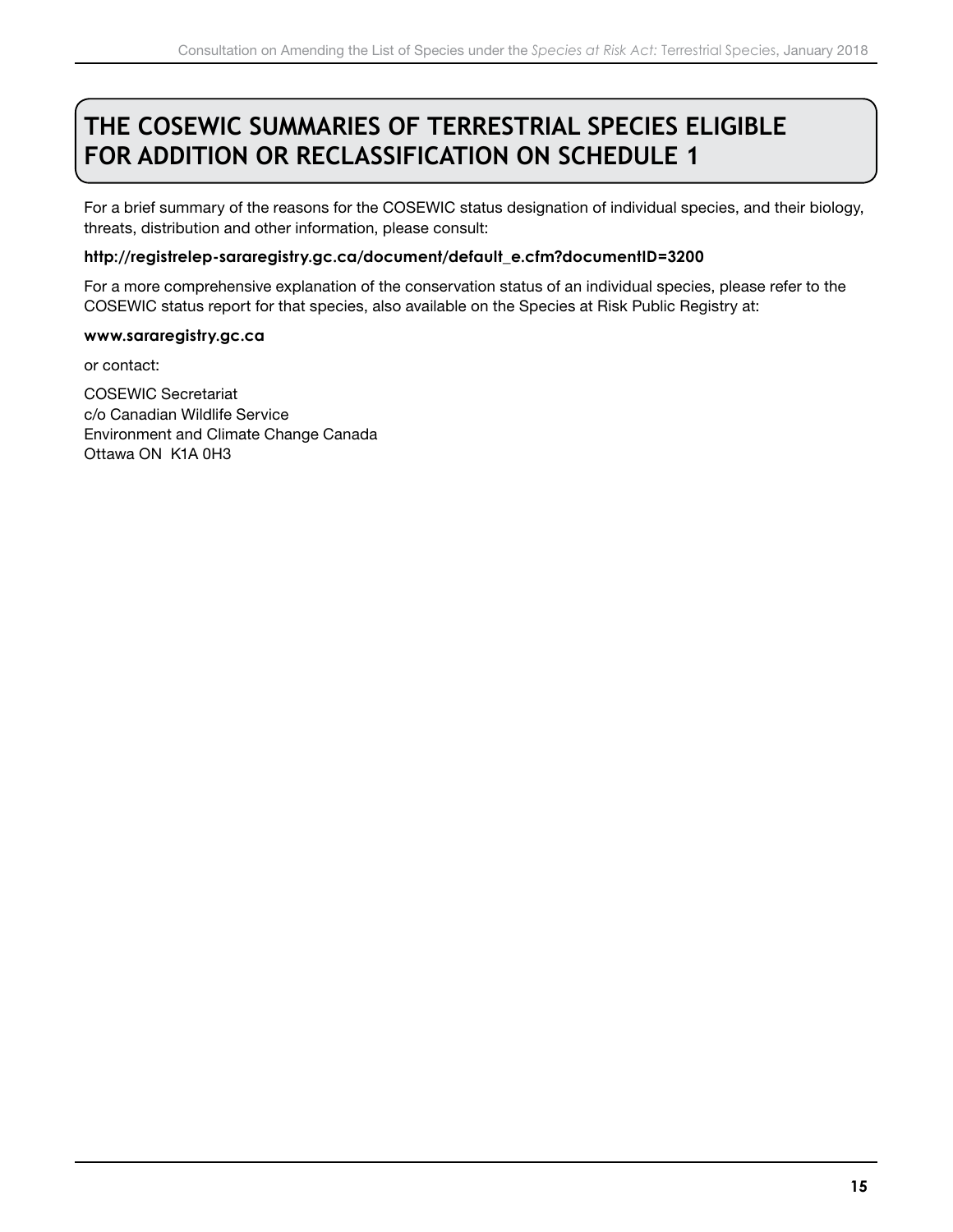## <span id="page-17-0"></span>**GLOSSARY**

- **Aquatic species:** A wildlife species that is a fish as defined in section 2 of the *Fisheries Act* or a marine plant as defined in section 47 of the Act. The term includes marine mammals.
- *Canada Gazette:* The *Canada Gazette* is one of the vehicles that Canadians can use to access laws and regulations. It has been the "official newspaper" of the Government of Canada since 1841. Government departments and agencies as well as the private sector are required by law to publish certain information in the *Canada Gazette.* Notices and proposed regulations are published in the *Canada Gazette*, Part l, and official regulations are published in the *Canada Gazette*, Part Il. For more information, please visit **[canadagazette.gc.ca](http://canadagazette.gc.ca).**
- **Canadian Endangered Species Conservation Council:** The Council is made up of federal, provincial and territorial ministers with responsibilities for wildlife species. The Council's mandate is to provide national leadership and coordination for the protection of species at risk.
- **COSEWIC:** The Committee on the Status of Endangered Wildlife in Canada. The Committee comprises experts on wildlife species at risk. Their backgrounds are in the fields of biology, ecology, genetics, Indigenous traditional knowledge and other relevant fields. These experts come from various communities, including, among others, government and academia.
- **COSEWIC assessment:** COSEWIC's assessment or re-assessment of the status of a wildlife species, based on a status report on the species that COSEWIC either has had prepared or has received with an application.
- **Down‑listing:** A revision of the status of a species on Schedule 1 to a status of lower risk. A revision of the status of a Schedule 1 species to a higher risk status would be up‑listing.
- **Federal land:** Any land owned by the federal government, the internal waters and territorial sea of Canada, and reserves and other land set apart for the use and benefit of a band under the *Indian Act.*
- **Governor in Council:** The Governor General of Canada acting on the advice of the Queen's Privy Council for Canada, the formal executive body that gives legal effect to those decisions of Cabinet that are to have the force of law.
- **Individual:** An individual of a wildlife species, whether living or dead, at any developmental stage, and includes larvae, embryos, eggs, sperm, seeds, pollen, spores and asexual propagules.
- **Order:** An order issued by the Governor in Council, either on the basis of authority delegated by legislation or by virtue of the prerogative powers of the Crown.
- **Response statement:** A document in which the Minister of the Environment indicates how he or she intends to respond to the COSEWIC assessment of a wildlife species. A response statement is posted on the Species at Risk Public Registry within 90 days of receipt of the assessment by the Minister, and provides timelines for action to the extent possible.
- **RIAS:** Regulatory Impact Analysis Statement. A document that provides an analysis of the expected impact of a regulatory initiative and which accompanies an Order in Council.
- **Species at Risk Public Registry:** Developed as an online service, the Species at Risk Public Registry has been accessible to the public since proclamation of the *Species at Risk Act* (SARA). The website gives users easy access to documents and information related to SARA at any time and location with Internet access. It can be found at **[www.registrelep-sararegistry.gc.ca.](http://www.registrelep-sararegistry.gc.ca)**
- **Schedule 1:** A schedule of SARA, also known as the List of Wildlife Species at Risk, which presents the list of species protected under SARA.